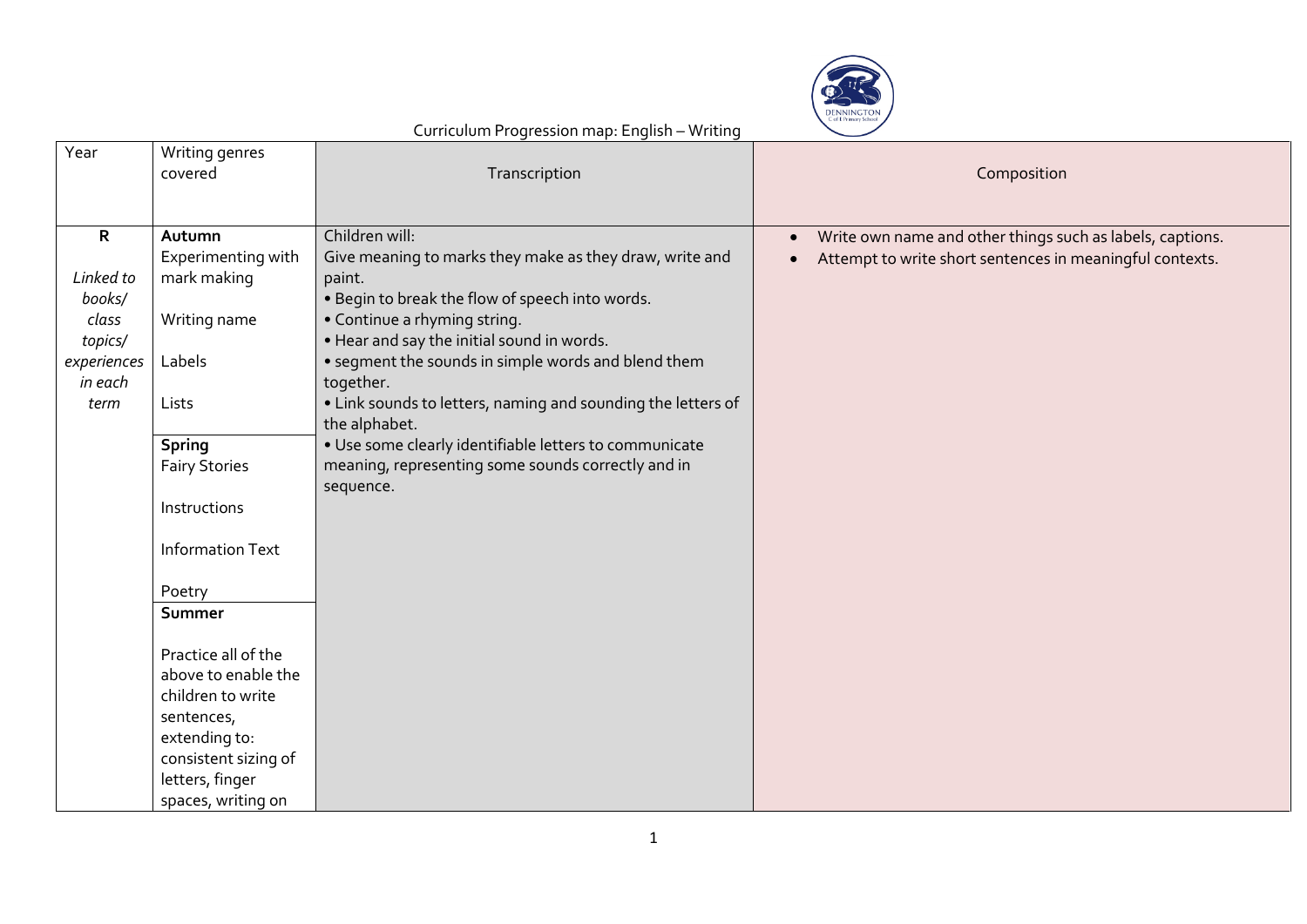

|                                   | the line, capital<br>letters, full stops.      |                                                                                                                                                                                                   |                                                                                                                                                               |
|-----------------------------------|------------------------------------------------|---------------------------------------------------------------------------------------------------------------------------------------------------------------------------------------------------|---------------------------------------------------------------------------------------------------------------------------------------------------------------|
| $\mathbf{1}$                      | Autumn<br>Labels, lists and                    | Spelling:<br>• words containing each of the 40+ phonemes already                                                                                                                                  | Write sentences by:<br>• saying out loud what they are going to write about                                                                                   |
| Linked to<br>books/               | captions                                       | taught<br>• common exception words                                                                                                                                                                | • composing a sentence orally before writing it<br>· sequencing sentences to form short narratives                                                            |
| class                             | Narrative                                      | • the days of the week                                                                                                                                                                            | . re-reading what they have written to check that it makes sense                                                                                              |
| topics/<br>experiences<br>in each | Newspaper report                               | • name the letters of the alphabet:<br>• naming the letters of the alphabet in order                                                                                                              | · discuss what they have written with the teacher or other pupils<br>. read aloud their writing clearly enough to be heard by their peers and<br>the teacher. |
| term                              | Information text<br>(forest school<br>leaflet) | • using letter names to distinguish between alternative<br>spellings of the same sound<br>• add prefixes and suffixes:<br>using the spelling rule for adding -s or -es as the plural<br>$\bullet$ |                                                                                                                                                               |
|                                   | Letters to Santa                               | marker for nouns and the third person singular marker<br>for verbs                                                                                                                                |                                                                                                                                                               |
|                                   | Character<br>description                       | • using the prefix un-<br>using -ing, -ed, -er and -est where no change is needed<br>in the spelling of root words [for example, helping,                                                         |                                                                                                                                                               |
|                                   | <b>Spring</b><br>Information poster            | helped, helper, eating, quicker, quickest]<br>• write from memory simple sentences dictated by the                                                                                                |                                                                                                                                                               |
|                                   | Narrative                                      | teacher that include words using the GPCs and<br>common exception words taught so far.                                                                                                            |                                                                                                                                                               |
|                                   | Poetry                                         | Learning the spellings for year 1 (see Dennington<br>$\bullet$<br>Spelling, Grammar and Punctuation LT Progression Map<br>All Years)                                                              |                                                                                                                                                               |
|                                   | Recount                                        |                                                                                                                                                                                                   |                                                                                                                                                               |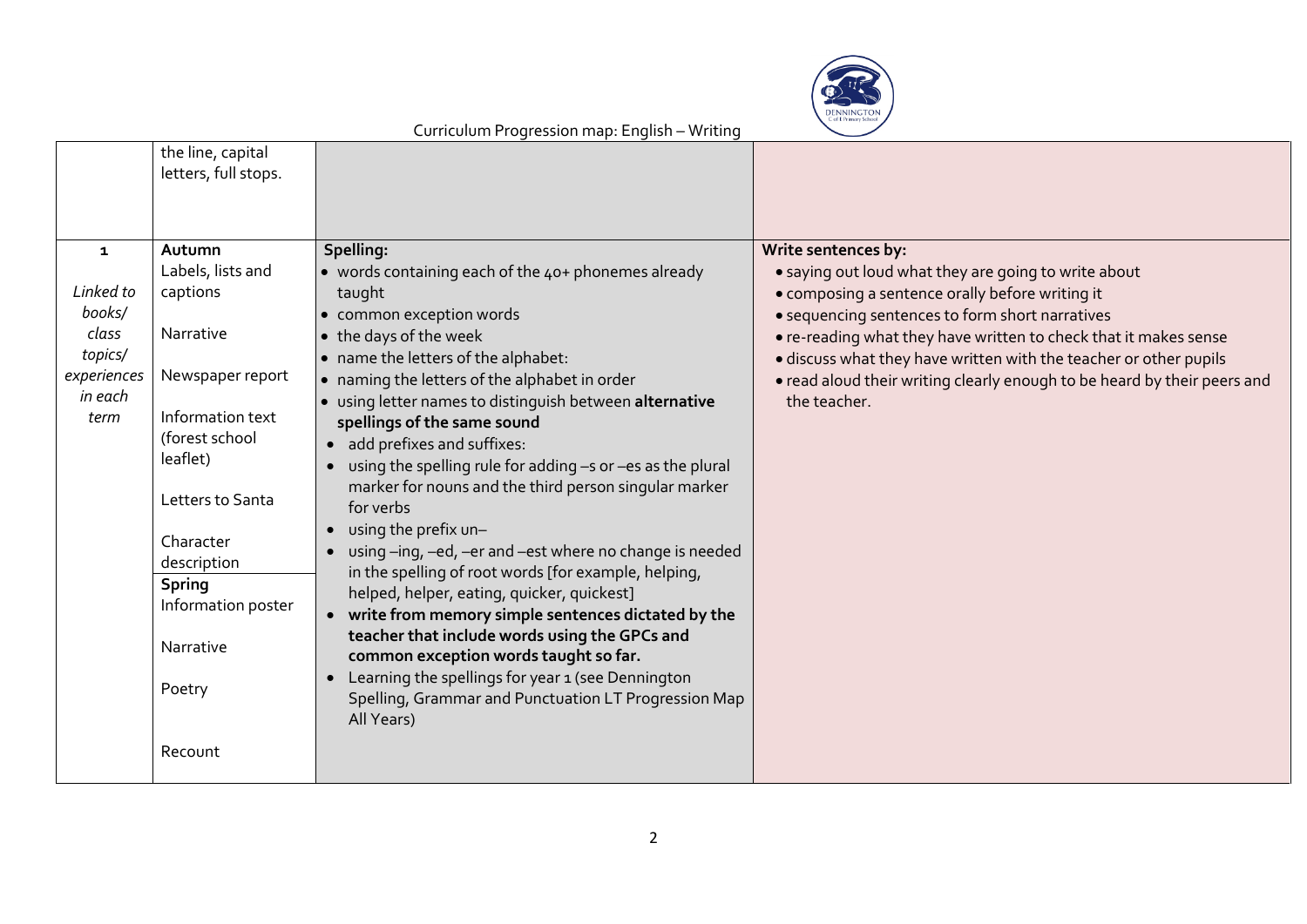

| Summer<br>Postcards<br>Diary entry<br>Descriptive writing<br>Instructions<br>Stories from other<br>Cultures | Handwriting:<br>sit correctly at a table, holding a pencil comfortably<br>and correctly<br>begin to form lower-case letters in the correct                                                                                                                                                                                                                                                                    | Vocabulary, grammar and punctuation:<br>leaving spaces between words<br>$\bullet$<br>joining words and joining clauses using and                                                                                                                                                                                                                                           |
|-------------------------------------------------------------------------------------------------------------|---------------------------------------------------------------------------------------------------------------------------------------------------------------------------------------------------------------------------------------------------------------------------------------------------------------------------------------------------------------------------------------------------------------|----------------------------------------------------------------------------------------------------------------------------------------------------------------------------------------------------------------------------------------------------------------------------------------------------------------------------------------------------------------------------|
|                                                                                                             | direction, starting and finishing in the right place<br>form capital letters<br>$\bullet$<br>form digits o-9<br>understand which letters belong to which handwriting<br>'families' (i.e. letters that are formed in similar ways)<br>and to practise these.<br>Handwriting is given frequent and discrete, direct<br>teaching.<br>Left-handed pupils should receive specific teaching to<br>meet their needs. | beginning to punctuate sentences using a capital letter and a full stop,<br>$\bullet$<br>question mark or exclamation mark<br>using a capital letter for names of people, places, the days of the<br>week, and the personal pronoun 'I'<br>learning the grammar for year 1 (see Dennington Spelling, Grammar<br>$\bullet$<br>and Punctuation LT Progression Map All Years) |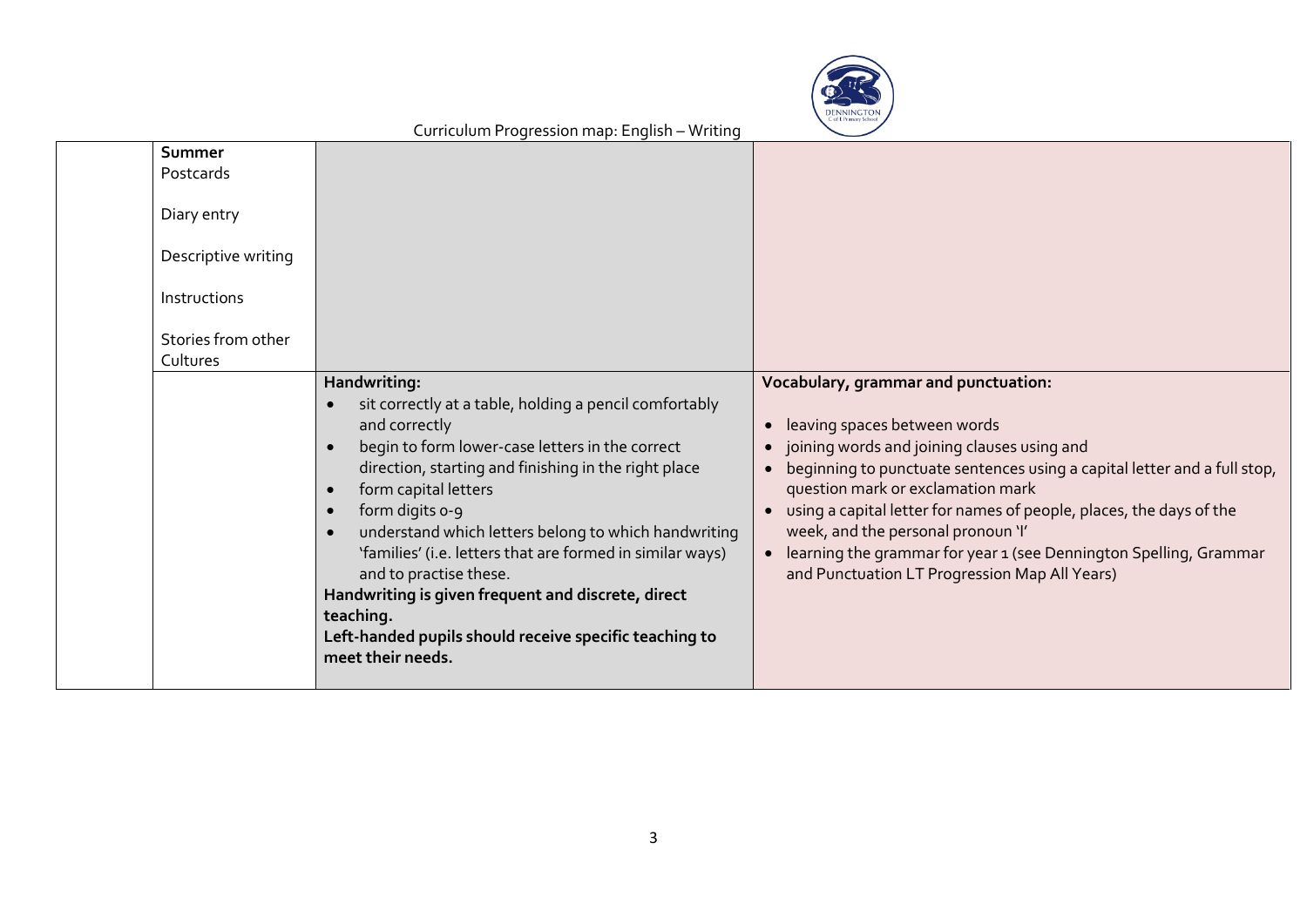

|                         |                    | Connection in regression map. English Writeing         |                                                                        |
|-------------------------|--------------------|--------------------------------------------------------|------------------------------------------------------------------------|
| $\overline{\mathbf{2}}$ | Autumn             | Spelling:                                              | Develop positive attitudes towards and stamina for writing by:         |
|                         | Lists and captions | segmenting spoken words into phonemes and              | writing narratives about personal experiences and those of others      |
| Linked to               |                    | representing these by graphemes, spelling many         | (real and fictional)                                                   |
| books/                  | Narrative          | correctly                                              | writing about real events                                              |
| class                   |                    | learning new ways of spelling phonemes for which one   | writing poetry                                                         |
| topics/                 | Newspaper report   | or more spellings are already known, and learn some    | writing for different purposes - first being given new and interesting |
| experiences             |                    | words with each spelling, including a few common       | and experiences and opportunities to inspire writing                   |
| in each                 | Information text   | homophones                                             | Consider what they are going to write before beginning by:             |
| term                    | (forest school     | learning to spell common exception words               | planning or saying out loud what they are going to write about         |
|                         | leaflet)           | learning to spell more words with contracted forms     | writing down ideas and/or key words, including new vocabulary          |
|                         |                    | learning the possessive apostrophe (singular           | encapsulating what they want to say, sentence by sentence              |
|                         | Letters to Santa   | distinguishing between homophones and near-            | Make simple additions, revisions and corrections to their own writing  |
|                         |                    | homophones                                             | by:                                                                    |
|                         | Character          | add suffixes to spell longer words, including -ment, - | evaluating their writing with the teacher and other pupils             |
|                         | description        | ness, -ful, -less, -ly                                 | re-reading to check that their writing makes sense and that verbs to   |
|                         | <b>Spring</b>      | write from memory simple sentences dictated by         | indicate time are used correctly and consistently, including verbs in  |
|                         | Information poster | the teacher that include words using the GPCs,         | the continuous form                                                    |
|                         |                    | common exception words and punctuation taught so       | proof-reading to check for errors in spelling, grammar and             |
|                         | Narrative          | far.                                                   | punctuation [for example, ends of sentences punctuated correctly]      |
|                         |                    | Learning the spellings for year 2 (see Dennington      | read aloud what they have written with appropriate intonation to       |
|                         | Poetry             | Spelling, Grammar and Punctuation LT Progression       | make the meaning clear.                                                |
|                         |                    | Map All Years)                                         |                                                                        |
|                         | Stories from other |                                                        |                                                                        |
|                         | cultures           |                                                        |                                                                        |
|                         |                    |                                                        |                                                                        |
|                         | Recount            |                                                        |                                                                        |
|                         |                    |                                                        |                                                                        |
|                         | Summer             |                                                        |                                                                        |
|                         | Postcards          |                                                        |                                                                        |
|                         |                    |                                                        |                                                                        |
|                         | Diary entry        |                                                        |                                                                        |
|                         |                    |                                                        |                                                                        |
|                         |                    |                                                        |                                                                        |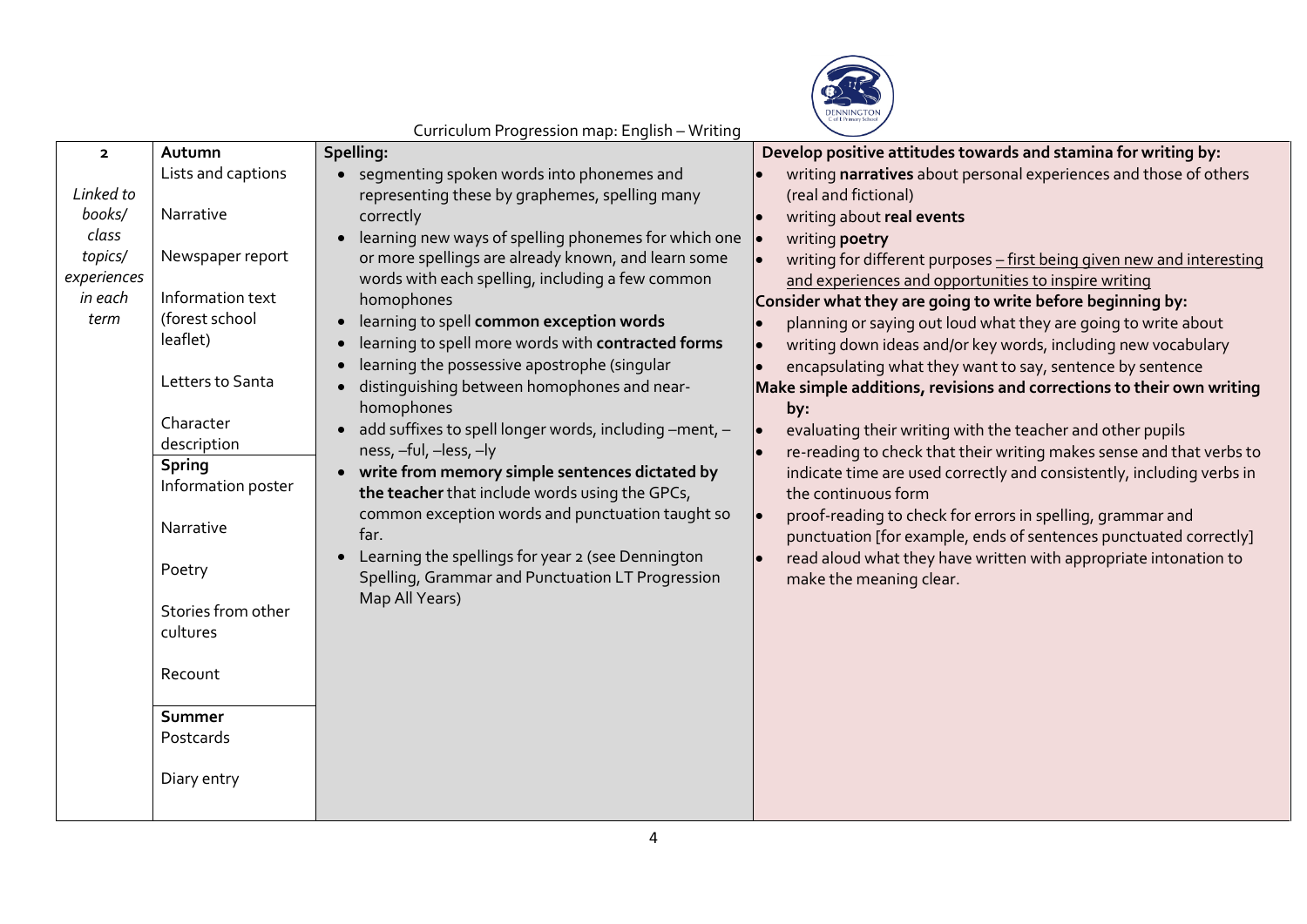

|      | Descriptive writing                                                                                                              |                                                                                                                                                                                                                                                                                                                                                                                                                                                                                  |                                                                                                                                                                                                                                                                                                                                                                                                                                                                                                                                                                                                                                                                                                                                                                                                                                                     |
|------|----------------------------------------------------------------------------------------------------------------------------------|----------------------------------------------------------------------------------------------------------------------------------------------------------------------------------------------------------------------------------------------------------------------------------------------------------------------------------------------------------------------------------------------------------------------------------------------------------------------------------|-----------------------------------------------------------------------------------------------------------------------------------------------------------------------------------------------------------------------------------------------------------------------------------------------------------------------------------------------------------------------------------------------------------------------------------------------------------------------------------------------------------------------------------------------------------------------------------------------------------------------------------------------------------------------------------------------------------------------------------------------------------------------------------------------------------------------------------------------------|
|      | Instructions<br>Story inspired from<br>another culture                                                                           |                                                                                                                                                                                                                                                                                                                                                                                                                                                                                  |                                                                                                                                                                                                                                                                                                                                                                                                                                                                                                                                                                                                                                                                                                                                                                                                                                                     |
|      |                                                                                                                                  | Handwriting:<br>form lower-case letters of the correct size relative to<br>one another<br>start using some of the diagonal and horizontal<br>strokes needed to join letters and understand which<br>letters, when adjacent to one another, are best left<br>unjoined<br>write capital letters and digits of the correct size,<br>orientation and relationship to one another and to lower<br>case letters<br>use spacing between words that reflects the size of<br>the letters. | Vocabulary, grammar and punctuation:<br>learning how to use both familiar and new punctuation correctly,<br>including full stops, capital letters, exclamation marks, question<br>marks, commas for lists and apostrophes for contracted forms and<br>the possessive (singular)<br>sentences with different forms: statement, question, exclamation,<br>command<br>• expanded noun phrases to describe and specify [for example, the<br>blue butterfly]<br>• the present and past tenses correctly and consistently including the<br>progressive form (is running, was playing)<br>subordination (using when, if, that, or because) and co-ordination<br>(using or, and, or but)<br>some features of written Standard English<br>learning the grammar for year 2 (see Dennington Spelling, Grammar<br>and Punctuation LT Progression Map All Years) |
| 3/4  | Autumn<br>Narrative-                                                                                                             | Spelling:<br>use further prefixes and suffixes and understand how                                                                                                                                                                                                                                                                                                                                                                                                                | Pupils will continue to have opportunities to write for a range of real<br>purposes and audiences as part of their work across the curriculum.                                                                                                                                                                                                                                                                                                                                                                                                                                                                                                                                                                                                                                                                                                      |
| Yr A | Christmas Story<br>Narrative - Life as a<br>Roman Slave<br>Persuasion - Design<br>a Roman product,<br>write persuasive<br>advert | to add them<br>spell further homophones<br>spell words that are often misspelt<br>place the possessive apostrophe accurately in words<br>with regular plurals [for example, girls', boys'] and in<br>words with irregular plurals [for example, children's]                                                                                                                                                                                                                      | These purposes and audiences should underpin the decisions about the<br>form the writing should take, such as a narrative, an explanation or a<br>description.<br>Plan writing by:                                                                                                                                                                                                                                                                                                                                                                                                                                                                                                                                                                                                                                                                  |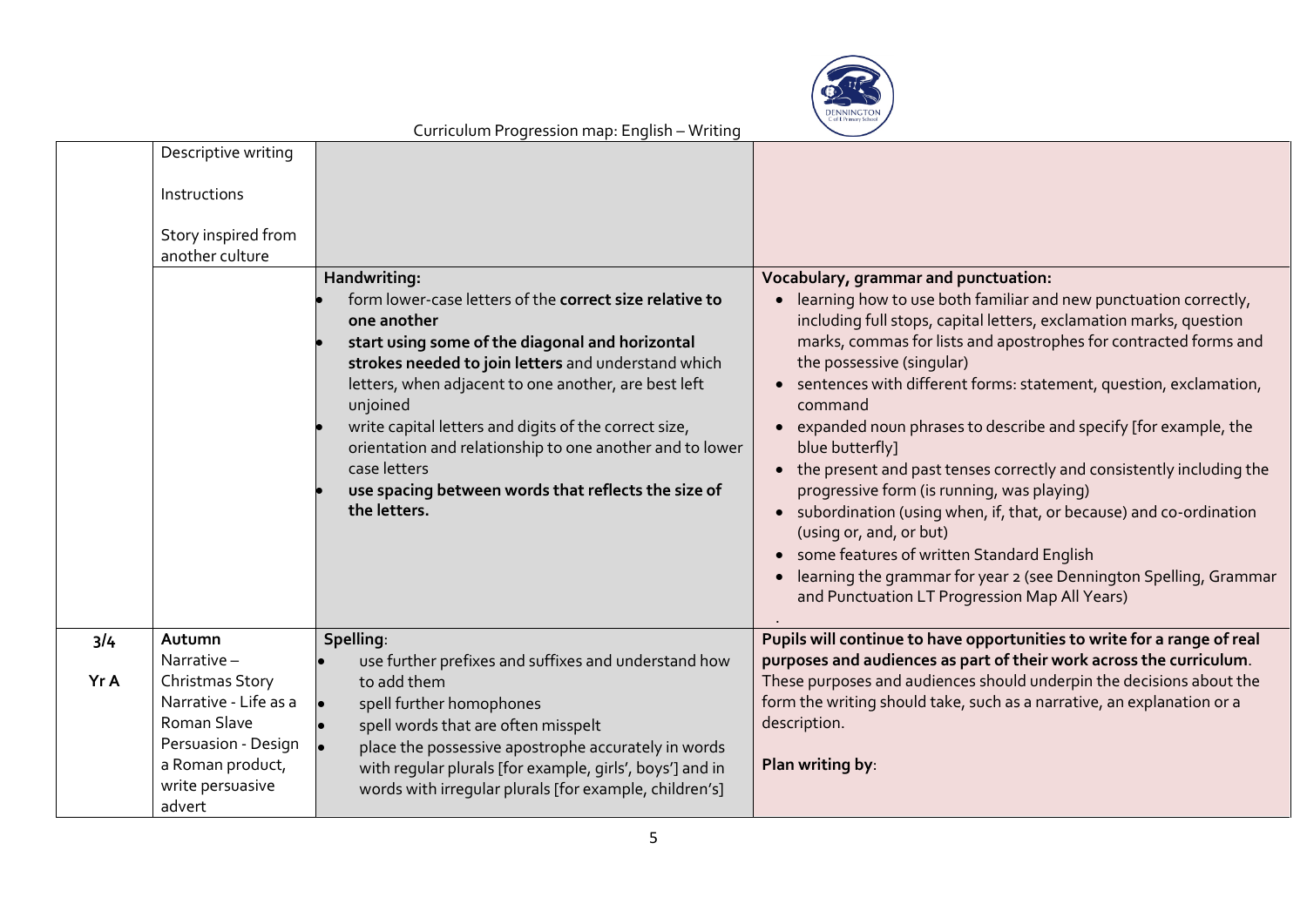

| Curriculum Progression map: English - Writing |  |  |
|-----------------------------------------------|--|--|
|                                               |  |  |

|             | Poetry - Kit Wright<br><b>Spring</b><br>Narrative - The BFG<br>Newspaper report -                                                                                                                                                             | use the first two or three letters of a word to check its<br>spelling in a dictionary<br>write from memory simple sentences, dictated by the<br>$\bullet$<br>teacher, that include words and punctuation taught so                                                                                                                                                                                                                                                                 | · discussing writing similar to that which they are planning to write<br>in order to understand and learn from its structure, vocabulary and<br>grammar<br>draft and write by:                                                                                                                                                                                                                                                                                                                                                                                                                                                                                                                                |
|-------------|-----------------------------------------------------------------------------------------------------------------------------------------------------------------------------------------------------------------------------------------------|------------------------------------------------------------------------------------------------------------------------------------------------------------------------------------------------------------------------------------------------------------------------------------------------------------------------------------------------------------------------------------------------------------------------------------------------------------------------------------|---------------------------------------------------------------------------------------------------------------------------------------------------------------------------------------------------------------------------------------------------------------------------------------------------------------------------------------------------------------------------------------------------------------------------------------------------------------------------------------------------------------------------------------------------------------------------------------------------------------------------------------------------------------------------------------------------------------|
|             | The BFG<br>Non-Chronological<br>$Report -$<br>Information page on<br>topic<br>Summer<br>Narrative - Stig of<br>the Dump.<br>Debate / Discussion<br>- animal rights<br>(table showing both<br>sides of debate)<br>Play scripts - Fairy<br>Tale | far.<br>Handwriting:<br>use the diagonal and horizontal strokes that are<br>needed to join letters and understand which letters,<br>when adjacent to one another, are best left unjoined<br>increase the legibility, consistency and quality of their<br>handwriting [for example, by ensuring that the<br>downstrokes of letters are parallel and equidistant;<br>that lines of writing are spaced sufficiently so that the<br>ascenders and descenders of letters do not touch]. | • composing and rehearsing sentences orally (including dialogue),<br>progressively building a varied and rich vocabulary and an increasing<br>range of sentence structures<br>• organising paragraphs around a theme<br>• in narratives, creating settings, characters and plot<br>• in non-narrative material, using simple organisational devices [for<br>example, headings and sub-headings]<br>Evaluate and edit by:<br>• assessing the effectiveness of their own and others' writing and<br>suggesting improvements<br>• proposing changes to grammar and vocabulary to improve<br>consistency, including the accurate use of pronouns in sentences<br>• proof-read for spelling and punctuation errors |
| 3/4<br>Yr B | Autumn<br>Narrative - Viking<br>raid<br>Recount-trip to<br>Anglo-Saxon village<br>Instruction - Until I<br>Met Dudley<br>Letter-Link to<br>Geography<br><b>Spring</b>                                                                         |                                                                                                                                                                                                                                                                                                                                                                                                                                                                                    | • read aloud their own writing, to a group or the whole class, using<br>appropriate intonation and controlling the tone and volume so that<br>the meaning is clear.<br>Vocabulary, grammar and punctuation:<br>• extending the range of sentences with more than one clause by<br>using a wider range of conjunctions, including when, if, because,<br>although<br>• using the present perfect form of verbs in contrast to the past tense<br>• choosing nouns or pronouns appropriately for clarity and cohesion<br>and to avoid repetition<br>using conjunctions, adverbs and prepositions to express time and<br>cause                                                                                     |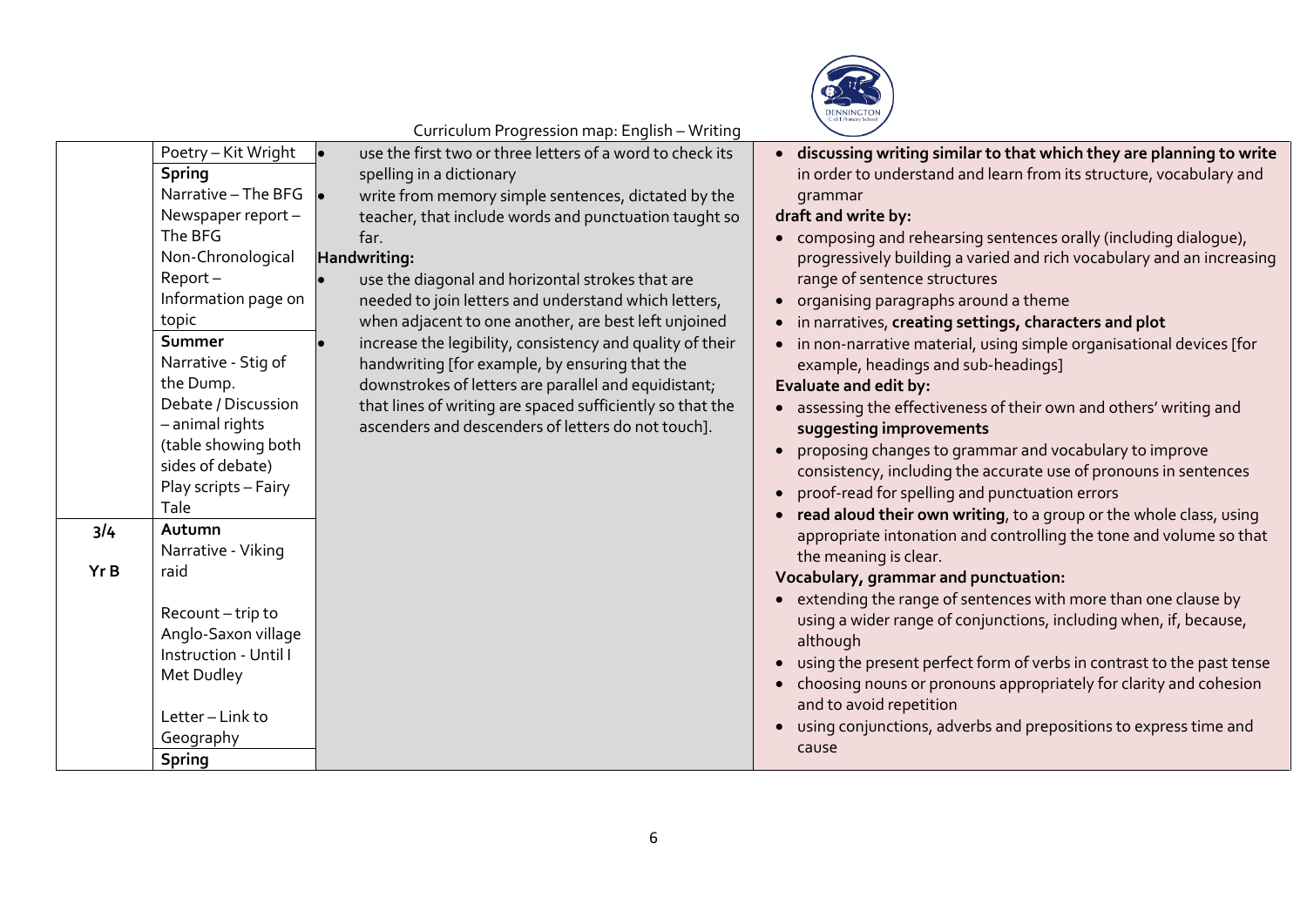

| using fronted adverbials with commas<br>$\bullet$<br>Penguin and the<br>indicating possession by using the possessive apostrophe with plural<br>Lost Treasure<br>nouns<br>Museum Brochure -<br>using and punctuating direct speech<br>$\bullet$<br>Mr Penguin and the<br>learning the grammar for year 3/4 (see Dennington Spelling,<br>Lost Treasure<br>Grammar and Punctuation LT Progression Map All Years)<br>Instruction (How to<br>Mummify an<br>Egyptian Pharaoh)<br>Summer<br>Character<br>Description - Iron<br>Man<br>Diary Entry - Iron<br>Man<br>Menu-Iron Man<br>Narrative - Iron Man<br>Non Chronological<br>Report (history)<br>Poetry - Free Verse<br>& poetic devices<br>Spelling:<br>Children should continue to use real life scenarios and experiences to<br>Autumn<br>5/6<br>inspire and scaffold their writing<br>Narrative - historical<br>• use further prefixes and suffixes and understand the<br>fiction<br><b>Planning writing:</b><br>Yr A<br>guidance for adding them |                | Corricolom i rogression map. English – writting |  |
|-----------------------------------------------------------------------------------------------------------------------------------------------------------------------------------------------------------------------------------------------------------------------------------------------------------------------------------------------------------------------------------------------------------------------------------------------------------------------------------------------------------------------------------------------------------------------------------------------------------------------------------------------------------------------------------------------------------------------------------------------------------------------------------------------------------------------------------------------------------------------------------------------------------------------------------------------------------------------------------------------------|----------------|-------------------------------------------------|--|
|                                                                                                                                                                                                                                                                                                                                                                                                                                                                                                                                                                                                                                                                                                                                                                                                                                                                                                                                                                                                     | Narrative - Mr |                                                 |  |
|                                                                                                                                                                                                                                                                                                                                                                                                                                                                                                                                                                                                                                                                                                                                                                                                                                                                                                                                                                                                     |                |                                                 |  |
|                                                                                                                                                                                                                                                                                                                                                                                                                                                                                                                                                                                                                                                                                                                                                                                                                                                                                                                                                                                                     |                |                                                 |  |
|                                                                                                                                                                                                                                                                                                                                                                                                                                                                                                                                                                                                                                                                                                                                                                                                                                                                                                                                                                                                     |                |                                                 |  |
|                                                                                                                                                                                                                                                                                                                                                                                                                                                                                                                                                                                                                                                                                                                                                                                                                                                                                                                                                                                                     |                |                                                 |  |
|                                                                                                                                                                                                                                                                                                                                                                                                                                                                                                                                                                                                                                                                                                                                                                                                                                                                                                                                                                                                     |                |                                                 |  |
|                                                                                                                                                                                                                                                                                                                                                                                                                                                                                                                                                                                                                                                                                                                                                                                                                                                                                                                                                                                                     |                |                                                 |  |
|                                                                                                                                                                                                                                                                                                                                                                                                                                                                                                                                                                                                                                                                                                                                                                                                                                                                                                                                                                                                     |                |                                                 |  |
|                                                                                                                                                                                                                                                                                                                                                                                                                                                                                                                                                                                                                                                                                                                                                                                                                                                                                                                                                                                                     |                |                                                 |  |
|                                                                                                                                                                                                                                                                                                                                                                                                                                                                                                                                                                                                                                                                                                                                                                                                                                                                                                                                                                                                     |                |                                                 |  |
|                                                                                                                                                                                                                                                                                                                                                                                                                                                                                                                                                                                                                                                                                                                                                                                                                                                                                                                                                                                                     |                |                                                 |  |
|                                                                                                                                                                                                                                                                                                                                                                                                                                                                                                                                                                                                                                                                                                                                                                                                                                                                                                                                                                                                     |                |                                                 |  |
|                                                                                                                                                                                                                                                                                                                                                                                                                                                                                                                                                                                                                                                                                                                                                                                                                                                                                                                                                                                                     |                |                                                 |  |
|                                                                                                                                                                                                                                                                                                                                                                                                                                                                                                                                                                                                                                                                                                                                                                                                                                                                                                                                                                                                     |                |                                                 |  |
|                                                                                                                                                                                                                                                                                                                                                                                                                                                                                                                                                                                                                                                                                                                                                                                                                                                                                                                                                                                                     |                |                                                 |  |
|                                                                                                                                                                                                                                                                                                                                                                                                                                                                                                                                                                                                                                                                                                                                                                                                                                                                                                                                                                                                     |                |                                                 |  |
|                                                                                                                                                                                                                                                                                                                                                                                                                                                                                                                                                                                                                                                                                                                                                                                                                                                                                                                                                                                                     |                |                                                 |  |
|                                                                                                                                                                                                                                                                                                                                                                                                                                                                                                                                                                                                                                                                                                                                                                                                                                                                                                                                                                                                     |                |                                                 |  |
|                                                                                                                                                                                                                                                                                                                                                                                                                                                                                                                                                                                                                                                                                                                                                                                                                                                                                                                                                                                                     |                |                                                 |  |
|                                                                                                                                                                                                                                                                                                                                                                                                                                                                                                                                                                                                                                                                                                                                                                                                                                                                                                                                                                                                     |                |                                                 |  |
|                                                                                                                                                                                                                                                                                                                                                                                                                                                                                                                                                                                                                                                                                                                                                                                                                                                                                                                                                                                                     |                |                                                 |  |
|                                                                                                                                                                                                                                                                                                                                                                                                                                                                                                                                                                                                                                                                                                                                                                                                                                                                                                                                                                                                     |                |                                                 |  |
|                                                                                                                                                                                                                                                                                                                                                                                                                                                                                                                                                                                                                                                                                                                                                                                                                                                                                                                                                                                                     |                |                                                 |  |
|                                                                                                                                                                                                                                                                                                                                                                                                                                                                                                                                                                                                                                                                                                                                                                                                                                                                                                                                                                                                     |                |                                                 |  |
|                                                                                                                                                                                                                                                                                                                                                                                                                                                                                                                                                                                                                                                                                                                                                                                                                                                                                                                                                                                                     |                |                                                 |  |
|                                                                                                                                                                                                                                                                                                                                                                                                                                                                                                                                                                                                                                                                                                                                                                                                                                                                                                                                                                                                     |                |                                                 |  |
|                                                                                                                                                                                                                                                                                                                                                                                                                                                                                                                                                                                                                                                                                                                                                                                                                                                                                                                                                                                                     |                |                                                 |  |
|                                                                                                                                                                                                                                                                                                                                                                                                                                                                                                                                                                                                                                                                                                                                                                                                                                                                                                                                                                                                     |                |                                                 |  |
|                                                                                                                                                                                                                                                                                                                                                                                                                                                                                                                                                                                                                                                                                                                                                                                                                                                                                                                                                                                                     |                |                                                 |  |
|                                                                                                                                                                                                                                                                                                                                                                                                                                                                                                                                                                                                                                                                                                                                                                                                                                                                                                                                                                                                     |                |                                                 |  |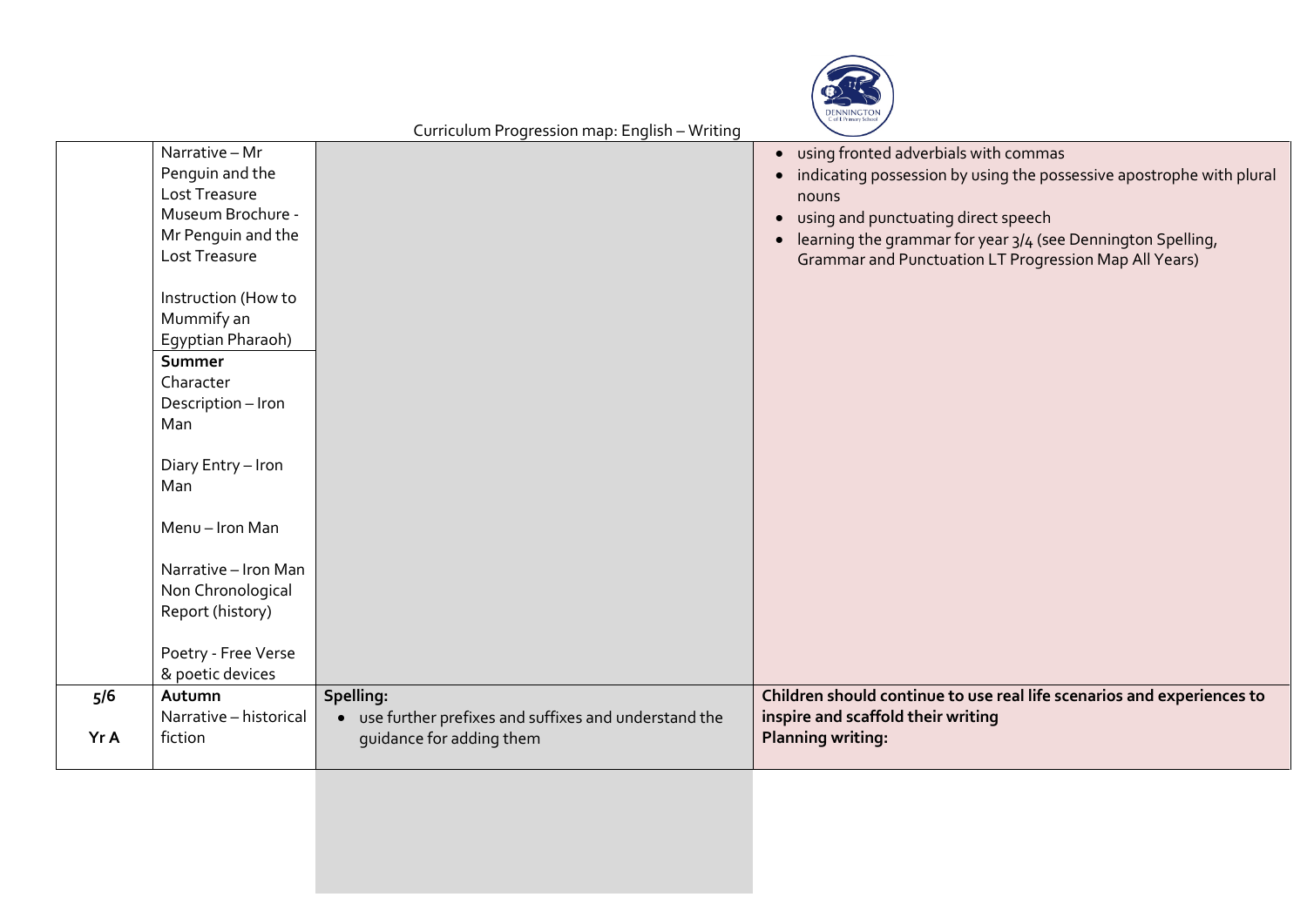

|                                                                                                                                                                                                                   | Curriculum Progression map: English – Writing                                                                                                                                                                                                                                                                                                                                                                                                                                                                                                                                                                                                                                                                                                                |                                                                                                                                                                                                                                                                                                                                                                                                                                                                                                                                                                                                                                                                                                                                                                                                                                                                                  |
|-------------------------------------------------------------------------------------------------------------------------------------------------------------------------------------------------------------------|--------------------------------------------------------------------------------------------------------------------------------------------------------------------------------------------------------------------------------------------------------------------------------------------------------------------------------------------------------------------------------------------------------------------------------------------------------------------------------------------------------------------------------------------------------------------------------------------------------------------------------------------------------------------------------------------------------------------------------------------------------------|----------------------------------------------------------------------------------------------------------------------------------------------------------------------------------------------------------------------------------------------------------------------------------------------------------------------------------------------------------------------------------------------------------------------------------------------------------------------------------------------------------------------------------------------------------------------------------------------------------------------------------------------------------------------------------------------------------------------------------------------------------------------------------------------------------------------------------------------------------------------------------|
| Immersive<br>description-<br>Workhouse visit<br>Letter: formal,<br>persuasive -<br>Victorian poverty<br>Newspaper Report:<br>Victorian crime<br><b>Spring</b><br>Narrative-Scary<br>story<br>Information leaflet: | • spell some words with 'silent' letters [for example,<br>knight, psalm, solemn]<br>• continue to distinguish between homophones and<br>other words which are often confused<br>• use knowledge of morphology and etymology in<br>spelling and understand that the spelling of some<br>words needs to be learnt specifically<br>• use dictionaries to check the spelling and meaning of<br>words<br>• use the first three or four letters of a word to check<br>spelling, meaning or both of these in a dictionary<br>• use a the saurus.<br>Handwriting and presentation<br>• write legibly, fluently and with increasing speed by<br>choosing which shape of a letter to use when given<br>choices and deciding whether or not to join specific<br>letters | identifying the audience for and purpose of the writing, selecting the<br>appropriate form and using other similar writing as models for their<br>own<br>noting and developing initial ideas, drawing on reading and research<br>where necessary<br>in writing narratives, considering how authors have developed<br>characters and settings in what pupils have read, listened to or seen<br>performed<br>Draft and write by:<br>selecting appropriate grammar and vocabulary, understanding<br>how such choices can change and enhance meaning<br>in narratives, describing settings, characters and atmosphere and<br>integrating dialogue to convey character and advance the action<br>précising longer passages<br>using a wide range of devices to build cohesion within and across<br>paragraphs<br>using further organisational and presentational devices to structure |
| Paris<br>Discussion text: USA<br>or Norway<br>childhood<br>Poetry: Free verse                                                                                                                                     |                                                                                                                                                                                                                                                                                                                                                                                                                                                                                                                                                                                                                                                                                                                                                              | text and to quide the reader [for example, headings, bullet points,<br>underlining]<br>Evaluate and edit by:<br>assessing the effectiveness of their own and others' writing<br>proposing changes to vocabulary, grammar and punctuation to<br>enhance effects and clarify meaning<br>ensuring the consistent and correct use of tense throughout a piece<br>of writing                                                                                                                                                                                                                                                                                                                                                                                                                                                                                                          |
| Summer<br>Narrative re-write:<br>Myths<br>Precis: myths                                                                                                                                                           |                                                                                                                                                                                                                                                                                                                                                                                                                                                                                                                                                                                                                                                                                                                                                              | ensuring correct subject and verb agreement when using singular<br>and plural, distinguishing between the language of speech and<br>writing and choosing the appropriate register<br>proof-read for spelling and punctuation errors                                                                                                                                                                                                                                                                                                                                                                                                                                                                                                                                                                                                                                              |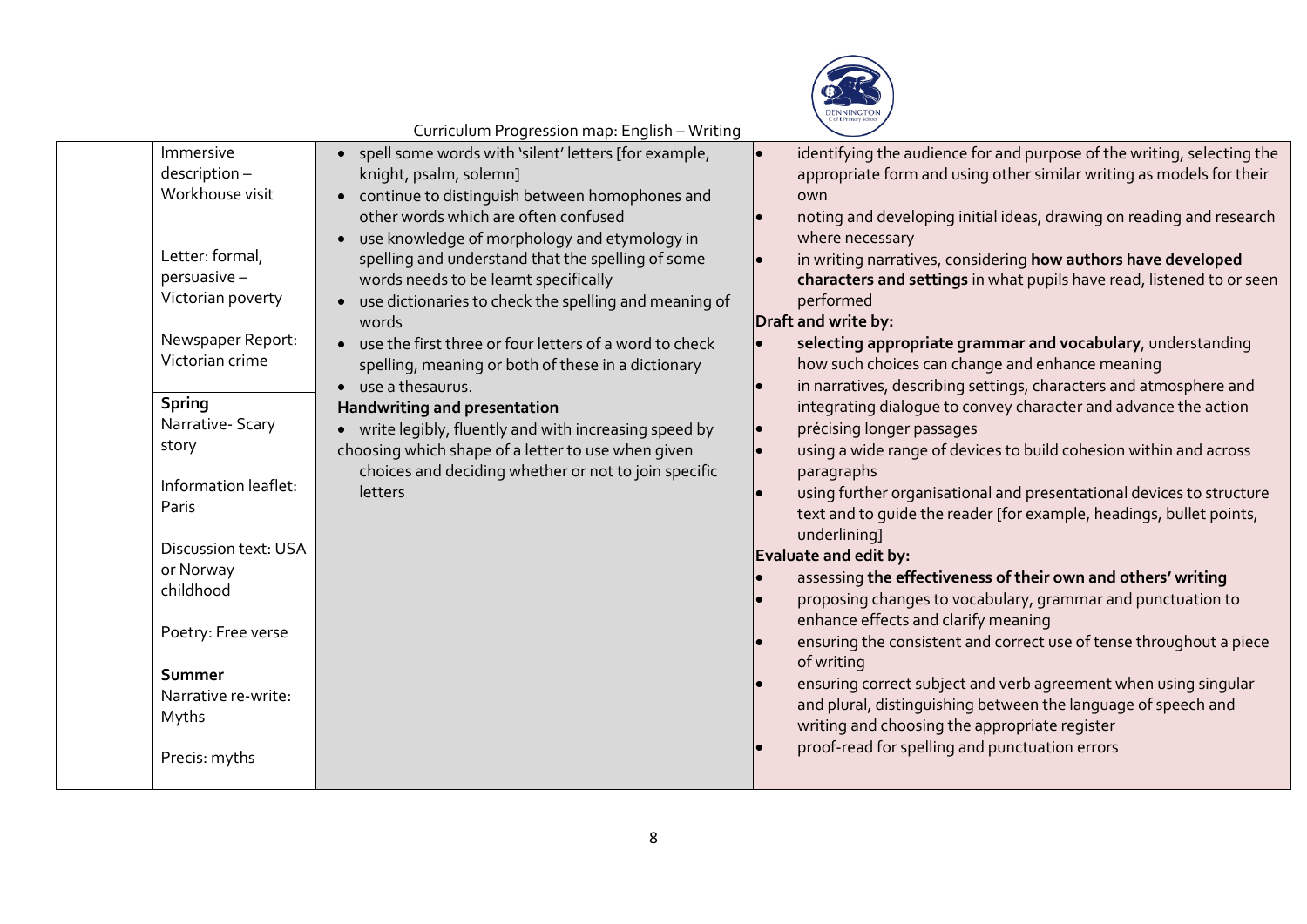

| perform their own compositions, using appropriate intonation,<br>(persuasion)<br>volume, and movement so that meaning is clear.<br>Vocabulary, grammar and punctuation:<br>Discussion text:<br>recognising vocabulary and structures that are appropriate for<br>Spartan or Athenian<br>formal speech and writing<br>Culture<br>using passive verbs to affect the presentation of information in a<br>5/6<br>Autumn<br>sentence<br>Yr B<br>Diary of an evacuee<br>using the perfect form of verbs to mark relationships of time and<br>(from immersive<br>cause<br>experience)<br>using expanded noun phrases to convey complicated information<br>concisely<br>using modal verbs or adverbs to indicate degrees of possibility<br>Description<br>using relative clauses beginning with who, which, where, when,<br>(characters from<br>whose, that or with an implied (i.e. omitted) relative pronoun<br>Good Night Mister<br>using commas to clarify meaning or avoid ambiguity in writing<br>Tom)<br>using hyphens to avoid ambiguity<br>using brackets, dashes or commas to indicate parenthesis<br>Biography - Anne<br>using semi-colons, colons or dashes to mark boundaries between<br>Frank<br>independent clauses<br>Dialogue - character<br>using a colon to introduce a list<br>dialogue<br>punctuating bullet points consistently<br>learning the grammar for year 5/6 (see Dennington Spelling, Grammar<br>Interview - An<br>and Punctuation LT Progression Map All Years)<br>evacuee experience<br><b>Spring</b><br>Narrative -science<br>fiction<br>Description - The<br>Ridge |               |  |  |
|-----------------------------------------------------------------------------------------------------------------------------------------------------------------------------------------------------------------------------------------------------------------------------------------------------------------------------------------------------------------------------------------------------------------------------------------------------------------------------------------------------------------------------------------------------------------------------------------------------------------------------------------------------------------------------------------------------------------------------------------------------------------------------------------------------------------------------------------------------------------------------------------------------------------------------------------------------------------------------------------------------------------------------------------------------------------------------------------------------------------------------------------------------------------------------------------------------------------------------------------------------------------------------------------------------------------------------------------------------------------------------------------------------------------------------------------------------------------------------------------------------------------------------------------------------------------------------------------------|---------------|--|--|
|                                                                                                                                                                                                                                                                                                                                                                                                                                                                                                                                                                                                                                                                                                                                                                                                                                                                                                                                                                                                                                                                                                                                                                                                                                                                                                                                                                                                                                                                                                                                                                                               | Formal letter |  |  |
|                                                                                                                                                                                                                                                                                                                                                                                                                                                                                                                                                                                                                                                                                                                                                                                                                                                                                                                                                                                                                                                                                                                                                                                                                                                                                                                                                                                                                                                                                                                                                                                               |               |  |  |
|                                                                                                                                                                                                                                                                                                                                                                                                                                                                                                                                                                                                                                                                                                                                                                                                                                                                                                                                                                                                                                                                                                                                                                                                                                                                                                                                                                                                                                                                                                                                                                                               |               |  |  |
|                                                                                                                                                                                                                                                                                                                                                                                                                                                                                                                                                                                                                                                                                                                                                                                                                                                                                                                                                                                                                                                                                                                                                                                                                                                                                                                                                                                                                                                                                                                                                                                               |               |  |  |
|                                                                                                                                                                                                                                                                                                                                                                                                                                                                                                                                                                                                                                                                                                                                                                                                                                                                                                                                                                                                                                                                                                                                                                                                                                                                                                                                                                                                                                                                                                                                                                                               |               |  |  |
|                                                                                                                                                                                                                                                                                                                                                                                                                                                                                                                                                                                                                                                                                                                                                                                                                                                                                                                                                                                                                                                                                                                                                                                                                                                                                                                                                                                                                                                                                                                                                                                               |               |  |  |
|                                                                                                                                                                                                                                                                                                                                                                                                                                                                                                                                                                                                                                                                                                                                                                                                                                                                                                                                                                                                                                                                                                                                                                                                                                                                                                                                                                                                                                                                                                                                                                                               |               |  |  |
|                                                                                                                                                                                                                                                                                                                                                                                                                                                                                                                                                                                                                                                                                                                                                                                                                                                                                                                                                                                                                                                                                                                                                                                                                                                                                                                                                                                                                                                                                                                                                                                               |               |  |  |
|                                                                                                                                                                                                                                                                                                                                                                                                                                                                                                                                                                                                                                                                                                                                                                                                                                                                                                                                                                                                                                                                                                                                                                                                                                                                                                                                                                                                                                                                                                                                                                                               |               |  |  |
|                                                                                                                                                                                                                                                                                                                                                                                                                                                                                                                                                                                                                                                                                                                                                                                                                                                                                                                                                                                                                                                                                                                                                                                                                                                                                                                                                                                                                                                                                                                                                                                               |               |  |  |
|                                                                                                                                                                                                                                                                                                                                                                                                                                                                                                                                                                                                                                                                                                                                                                                                                                                                                                                                                                                                                                                                                                                                                                                                                                                                                                                                                                                                                                                                                                                                                                                               |               |  |  |
|                                                                                                                                                                                                                                                                                                                                                                                                                                                                                                                                                                                                                                                                                                                                                                                                                                                                                                                                                                                                                                                                                                                                                                                                                                                                                                                                                                                                                                                                                                                                                                                               |               |  |  |
|                                                                                                                                                                                                                                                                                                                                                                                                                                                                                                                                                                                                                                                                                                                                                                                                                                                                                                                                                                                                                                                                                                                                                                                                                                                                                                                                                                                                                                                                                                                                                                                               |               |  |  |
|                                                                                                                                                                                                                                                                                                                                                                                                                                                                                                                                                                                                                                                                                                                                                                                                                                                                                                                                                                                                                                                                                                                                                                                                                                                                                                                                                                                                                                                                                                                                                                                               |               |  |  |
|                                                                                                                                                                                                                                                                                                                                                                                                                                                                                                                                                                                                                                                                                                                                                                                                                                                                                                                                                                                                                                                                                                                                                                                                                                                                                                                                                                                                                                                                                                                                                                                               |               |  |  |
|                                                                                                                                                                                                                                                                                                                                                                                                                                                                                                                                                                                                                                                                                                                                                                                                                                                                                                                                                                                                                                                                                                                                                                                                                                                                                                                                                                                                                                                                                                                                                                                               |               |  |  |
|                                                                                                                                                                                                                                                                                                                                                                                                                                                                                                                                                                                                                                                                                                                                                                                                                                                                                                                                                                                                                                                                                                                                                                                                                                                                                                                                                                                                                                                                                                                                                                                               |               |  |  |
|                                                                                                                                                                                                                                                                                                                                                                                                                                                                                                                                                                                                                                                                                                                                                                                                                                                                                                                                                                                                                                                                                                                                                                                                                                                                                                                                                                                                                                                                                                                                                                                               |               |  |  |
|                                                                                                                                                                                                                                                                                                                                                                                                                                                                                                                                                                                                                                                                                                                                                                                                                                                                                                                                                                                                                                                                                                                                                                                                                                                                                                                                                                                                                                                                                                                                                                                               |               |  |  |
|                                                                                                                                                                                                                                                                                                                                                                                                                                                                                                                                                                                                                                                                                                                                                                                                                                                                                                                                                                                                                                                                                                                                                                                                                                                                                                                                                                                                                                                                                                                                                                                               |               |  |  |
|                                                                                                                                                                                                                                                                                                                                                                                                                                                                                                                                                                                                                                                                                                                                                                                                                                                                                                                                                                                                                                                                                                                                                                                                                                                                                                                                                                                                                                                                                                                                                                                               |               |  |  |
|                                                                                                                                                                                                                                                                                                                                                                                                                                                                                                                                                                                                                                                                                                                                                                                                                                                                                                                                                                                                                                                                                                                                                                                                                                                                                                                                                                                                                                                                                                                                                                                               |               |  |  |
|                                                                                                                                                                                                                                                                                                                                                                                                                                                                                                                                                                                                                                                                                                                                                                                                                                                                                                                                                                                                                                                                                                                                                                                                                                                                                                                                                                                                                                                                                                                                                                                               |               |  |  |
|                                                                                                                                                                                                                                                                                                                                                                                                                                                                                                                                                                                                                                                                                                                                                                                                                                                                                                                                                                                                                                                                                                                                                                                                                                                                                                                                                                                                                                                                                                                                                                                               |               |  |  |
|                                                                                                                                                                                                                                                                                                                                                                                                                                                                                                                                                                                                                                                                                                                                                                                                                                                                                                                                                                                                                                                                                                                                                                                                                                                                                                                                                                                                                                                                                                                                                                                               |               |  |  |
|                                                                                                                                                                                                                                                                                                                                                                                                                                                                                                                                                                                                                                                                                                                                                                                                                                                                                                                                                                                                                                                                                                                                                                                                                                                                                                                                                                                                                                                                                                                                                                                               |               |  |  |
|                                                                                                                                                                                                                                                                                                                                                                                                                                                                                                                                                                                                                                                                                                                                                                                                                                                                                                                                                                                                                                                                                                                                                                                                                                                                                                                                                                                                                                                                                                                                                                                               |               |  |  |
|                                                                                                                                                                                                                                                                                                                                                                                                                                                                                                                                                                                                                                                                                                                                                                                                                                                                                                                                                                                                                                                                                                                                                                                                                                                                                                                                                                                                                                                                                                                                                                                               |               |  |  |
|                                                                                                                                                                                                                                                                                                                                                                                                                                                                                                                                                                                                                                                                                                                                                                                                                                                                                                                                                                                                                                                                                                                                                                                                                                                                                                                                                                                                                                                                                                                                                                                               |               |  |  |
|                                                                                                                                                                                                                                                                                                                                                                                                                                                                                                                                                                                                                                                                                                                                                                                                                                                                                                                                                                                                                                                                                                                                                                                                                                                                                                                                                                                                                                                                                                                                                                                               |               |  |  |
|                                                                                                                                                                                                                                                                                                                                                                                                                                                                                                                                                                                                                                                                                                                                                                                                                                                                                                                                                                                                                                                                                                                                                                                                                                                                                                                                                                                                                                                                                                                                                                                               |               |  |  |
|                                                                                                                                                                                                                                                                                                                                                                                                                                                                                                                                                                                                                                                                                                                                                                                                                                                                                                                                                                                                                                                                                                                                                                                                                                                                                                                                                                                                                                                                                                                                                                                               |               |  |  |